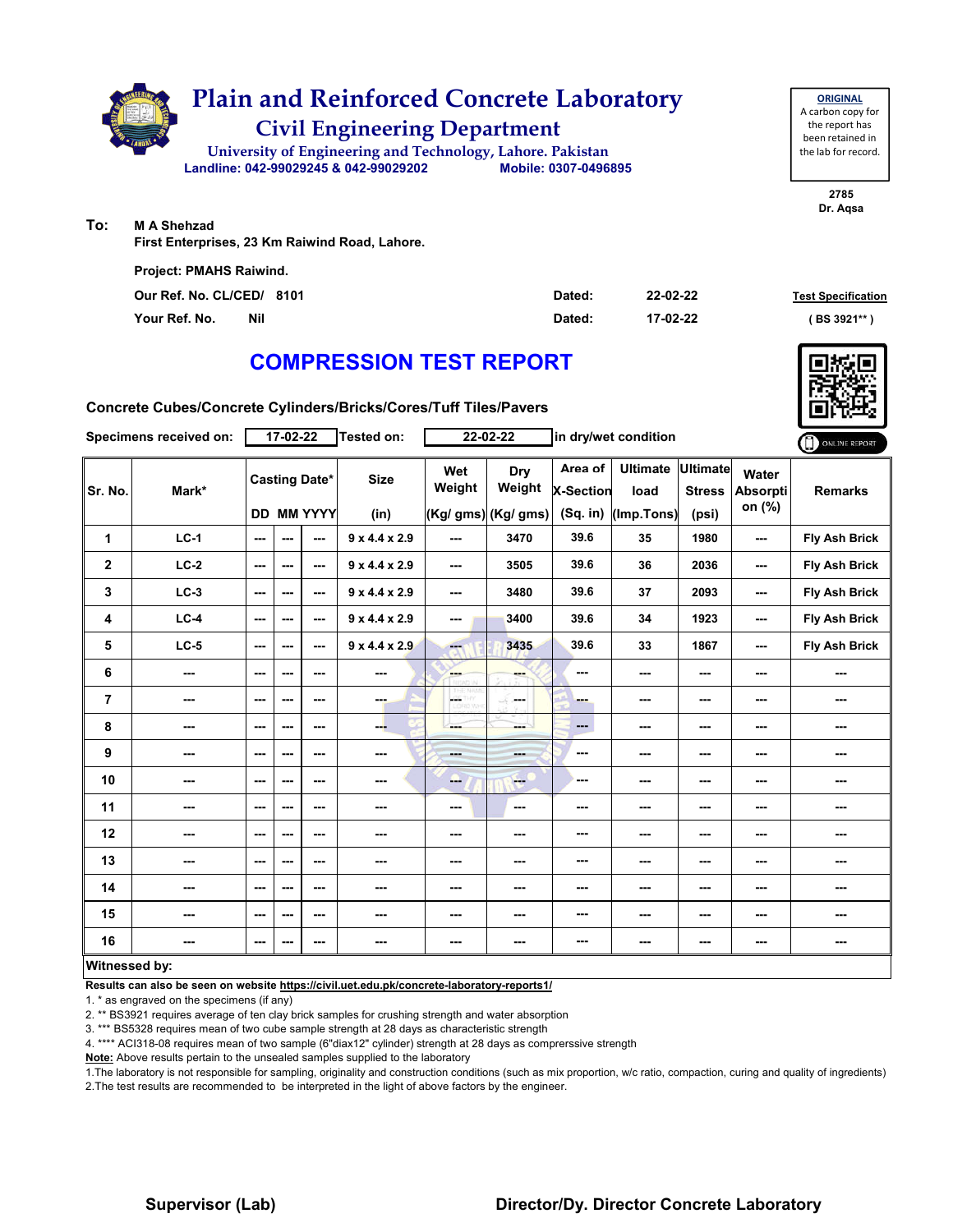

| <b>ORIGINAL</b>     |
|---------------------|
| A carbon copy for   |
| the report has      |
| been retained in    |
| the lab for record. |
|                     |

**2785 Dr. Aqsa**

**To: M A Shehzad**

**First Enterprises, 23 Km Raiwind Road, Lahore.**

| <b>Project: PMAHS Raiwind.</b> |     |        |          |                           |
|--------------------------------|-----|--------|----------|---------------------------|
| Our Ref. No. CL/CED/ 8102      |     | Dated: | 22-02-22 | <b>Test Specification</b> |
| Your Ref. No.                  | Nil | Dated: | 17-02-22 | (BS 3921**)               |

## **COMPRESSION TEST REPORT**

**Concrete Cubes/Concrete Cylinders/Bricks/Cores/Tuff Tiles/Pavers**

|                | Specimens received on: |        | $17 - 02 - 22$           |                                        | Tested on:                |                          | 22-02-22                             |                                         | in dry/wet condition                  |                                           |                             | ONLINE REPORT        |
|----------------|------------------------|--------|--------------------------|----------------------------------------|---------------------------|--------------------------|--------------------------------------|-----------------------------------------|---------------------------------------|-------------------------------------------|-----------------------------|----------------------|
| Sr. No.        | Mark*                  | DD     |                          | <b>Casting Date*</b><br><b>MM YYYY</b> | <b>Size</b><br>(in)       | Wet<br>Weight            | Dry<br>Weight<br>(Kg/ gms) (Kg/ gms) | Area of<br><b>X-Section</b><br>(Sq. in) | <b>Ultimate</b><br>load<br>(Imp.Tons) | <b>Ultimate</b><br><b>Stress</b><br>(psi) | Water<br>Absorpti<br>on (%) | <b>Remarks</b>       |
| 1              | <b>BRK-1</b>           | ---    | $\overline{\phantom{a}}$ | ---                                    | $9 \times 4.4 \times 2.7$ | $\sim$ $\sim$            | 3160                                 | 39.6                                    | 19                                    | 1075                                      | ---                         | Fly Ash Brick        |
| $\mathbf{2}$   | <b>BRK-2</b>           | ---    | $\sim$ $\sim$            | ---                                    | $9 \times 4.4 \times 2.8$ | $\overline{\phantom{a}}$ | 3640                                 | 39.6                                    | 40                                    | 2263                                      | ---                         | <b>Fly Ash Brick</b> |
| 3              | <b>BRK-3</b>           | $\sim$ | $- - -$                  | $- - -$                                | $9 \times 4.4 \times 2.8$ | $\sim$ $\sim$            | 3570                                 | 39.6                                    | 44                                    | 2489                                      | ---                         | <b>Fly Ash Brick</b> |
| 4              | <b>BRK-4</b>           | ---    | ---                      | ---                                    | 9x4.4x3                   | ---                      | 3375                                 | 39.6                                    | 29                                    | 1640                                      | ---                         | <b>Fly Ash Brick</b> |
| 5              | <b>BRK-5</b>           | ---    | $\overline{\phantom{a}}$ | ---                                    | $9 \times 4.4 \times 2.9$ | ---                      | 3560                                 | 39.6                                    | 38                                    | 2149                                      | ---                         | <b>Fly Ash Brick</b> |
| 6              | ---                    | ---    | $\sim$                   | ---                                    | ---                       | ---                      | ---                                  | ---                                     | ---                                   | $\sim$ $\sim$                             | ---                         | ---                  |
| $\overline{7}$ | ---                    | ---    | $- - -$                  | ---                                    | ---                       | <b>CETHY</b>             | and a                                | --                                      | ---                                   | $\overline{\phantom{a}}$                  | ---                         | ---                  |
| 8              | ---                    | ---    | $\overline{\phantom{a}}$ | ---                                    | ---                       | $--$                     | ---                                  | ---                                     | $--$                                  | $\sim$ $\sim$                             | ---                         | ---                  |
| 9              | ---                    | ---    | $\sim$ $\sim$            | ---                                    | ---                       | <b>House</b>             | ---                                  | ---                                     | ---                                   | $\overline{\phantom{a}}$                  | ---                         | ---                  |
| 10             | ---                    | ---    | $\sim$ $\sim$            | ---                                    | ---                       | ---                      | $-$                                  | ---                                     | ---                                   | $\sim$                                    | ---                         | ---                  |
| 11             | ---                    | ---    | $- - -$                  | ---                                    | ---                       | $\sim$                   | ---                                  | ---                                     | ---                                   | $\sim$                                    | ---                         | ---                  |
| 12             | ---                    | ---    | $\sim$ $\sim$            | $--$                                   | ---                       | ---                      | ---                                  | ---                                     | ---                                   | ---                                       | ---                         | ---                  |
| 13             | ---                    | ---    | $- - -$                  | ---                                    | ---                       | $\sim$ $\sim$            | ---                                  | ---                                     | ---                                   | $\sim$ $\sim$                             | ---                         | ---                  |
| 14             | ---                    | ---    | $\overline{\phantom{a}}$ | $--$                                   | ---                       | $\overline{\phantom{a}}$ | ---                                  | ---                                     | ---                                   | $\overline{\phantom{a}}$                  | ---                         | ---                  |
| 15             | ---                    | ---    | ---                      | $--$                                   | ---                       | ---                      | ---                                  | ---                                     | ---                                   | $\cdots$                                  | ---                         | ---                  |
| 16             | ---                    | ---    | ---                      | ---                                    | ---                       | ---                      | ---                                  | ---                                     | ---                                   | $\sim$                                    | ---                         | ---                  |
| Witnessed by:  |                        |        |                          |                                        |                           |                          |                                      |                                         |                                       |                                           |                             |                      |

**Results can also be seen on website https://civil.uet.edu.pk/concrete-laboratory-reports1/**

1. \* as engraved on the specimens (if any)

2. \*\* BS3921 requires average of ten clay brick samples for crushing strength and water absorption

3. \*\*\* BS5328 requires mean of two cube sample strength at 28 days as characteristic strength

4. \*\*\*\* ACI318-08 requires mean of two sample (6"diax12" cylinder) strength at 28 days as comprerssive strength

**Note:** Above results pertain to the unsealed samples supplied to the laboratory

1.The laboratory is not responsible for sampling, originality and construction conditions (such as mix proportion, w/c ratio, compaction, curing and quality of ingredients) 2.The test results are recommended to be interpreted in the light of above factors by the engineer.

### **Supervisor (Lab) Director/Dy. Director Concrete Laboratory**

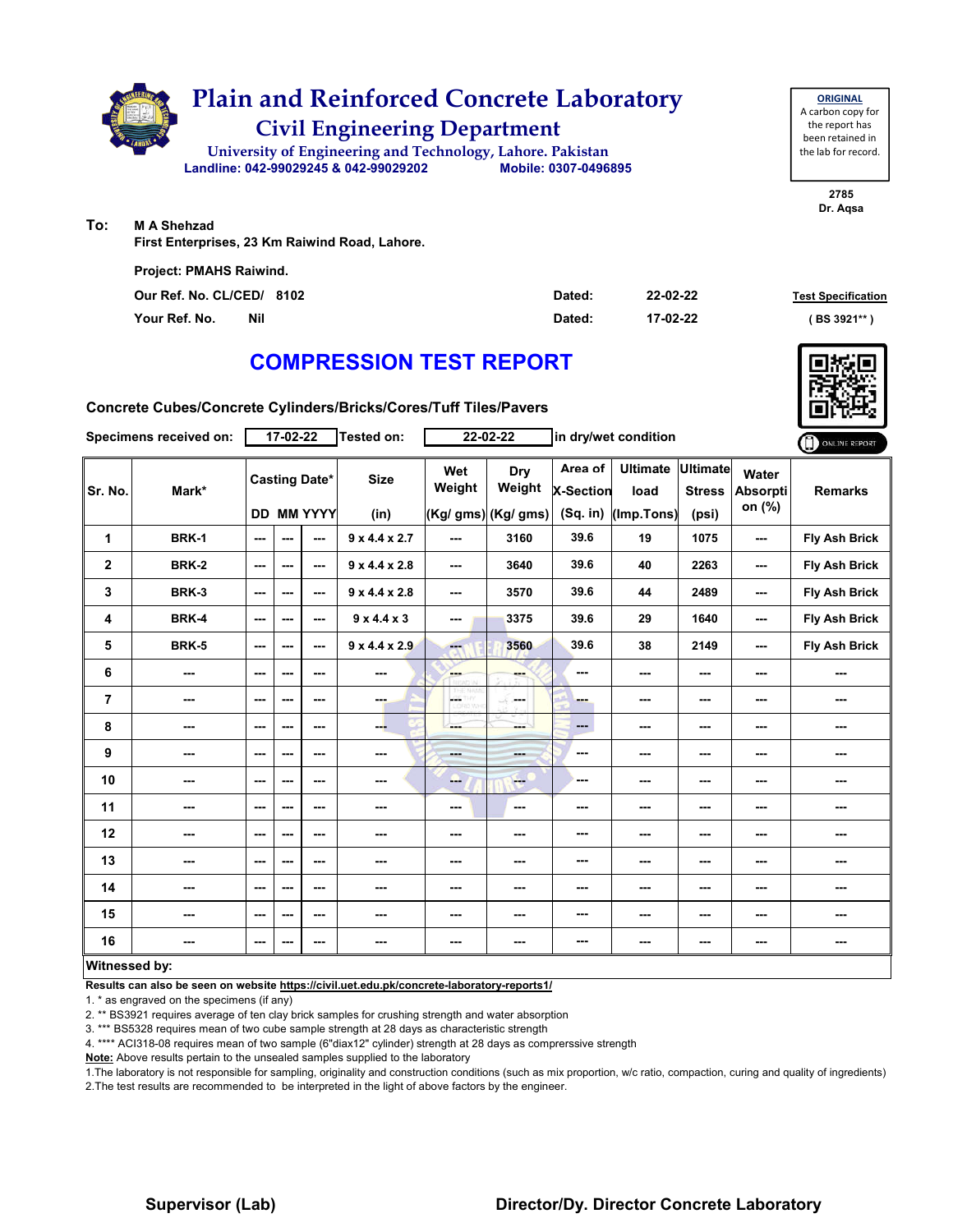

|               | $\cdots$                                                                                                                                                                                                          |        |                           |               |
|---------------|-------------------------------------------------------------------------------------------------------------------------------------------------------------------------------------------------------------------|--------|---------------------------|---------------|
|               |                                                                                                                                                                                                                   |        |                           |               |
|               | Project: Construction of Housing Units 03/05 Marla (Single Bed and Double Bed) in Ads-II Renala Khurd<br>District Okara Under Naya Pakistan Housing Program<br>Our Ref. No. CL/CED/<br>22-02-22<br>Dated:<br>8103 |        | <b>Test Specification</b> |               |
| Your Ref. No. | Memo No.786                                                                                                                                                                                                       | Dated: | 28-12-21                  | (BS 1881-116) |

# **COMPRESSION TEST REPORT**



**2802 Dr. Umbreen**

**ORIGINAL**

the report has

**Concrete Cubes/Concrete Cylinders/Bricks/Cores/Tuff Tiles/Pavers**

|                | Specimens received on:   |                          | $21 - 02 - 22$ |                                           | Tested on:          |                               | 22-02-22                             | in dry/wet condition                      |                                       |                                           | ONLINE REPORT               |                |
|----------------|--------------------------|--------------------------|----------------|-------------------------------------------|---------------------|-------------------------------|--------------------------------------|-------------------------------------------|---------------------------------------|-------------------------------------------|-----------------------------|----------------|
| Sr. No.        | Mark*                    |                          |                | <b>Casting Date*</b><br><b>DD MM YYYY</b> | <b>Size</b><br>(in) | Wet<br>Weight                 | Dry<br>Weight<br>(Kg/ gms) (Kg/ gms) | Area of<br><b>X-Section</b><br>$(Sq.$ in) | <b>Ultimate</b><br>load<br>(Imp.Tons) | <b>Ultimate</b><br><b>Stress</b><br>(psi) | Water<br>Absorpti<br>on (%) | <b>Remarks</b> |
| 1              | $\overline{\phantom{a}}$ | 20                       | 12             | 2021                                      | 6x6x6               | ---                           | 8.4                                  | 36                                        | 51                                    | 3173                                      | ---                         | Engraved       |
| $\overline{2}$ | $\overline{\phantom{a}}$ | 20                       | 12             | 2021                                      | 6x6x6               | $--$                          | 8.4                                  | 36                                        | 53                                    | 3298                                      | $\sim$                      | Engraved       |
| 3              | $\overline{\phantom{a}}$ | 20                       | 12             | 2021                                      | 6x6x6               | ---                           | 8.2                                  | 36                                        | 55                                    | 3422                                      | $\overline{\phantom{a}}$    | Engraved       |
| 4              | $\overline{\phantom{a}}$ | $\overline{\phantom{a}}$ | ---            | ---                                       | $\sim$              | ---                           | ---                                  | ---                                       | ---                                   | ---                                       | ---                         | ---            |
| 5              | $\cdots$                 | $\sim$                   | ---            | ---                                       | ---                 | $-1$                          | ---                                  | ---                                       | ---                                   | $--$                                      | ---                         |                |
| 6              | ---                      | ---                      | ---            | ---                                       | $\sim$              | <b>Albert</b>                 | ---                                  | ---                                       | ---                                   | ---                                       | ---                         | ---            |
| $\overline{7}$ | $\overline{\phantom{a}}$ | $\overline{\phantom{a}}$ | ---            | $--$                                      | ---                 | ---<br>HY.<br><b>LORD WHI</b> | -F<br>in med                         | ---                                       | ---                                   | ---                                       | ---                         | ---            |
| 8              | $\cdots$                 | $\cdots$                 | ---            | ---                                       | ---                 | ---                           | <b>SHOP</b>                          | $\qquad \qquad \cdots$                    | ---                                   | $\cdots$                                  | ---                         | ---            |
| 9              | $\overline{\phantom{a}}$ | $--$                     | ---            | $--$                                      | $\sim$              | ---                           | ---                                  | ---                                       | ---                                   | ---                                       | ---                         |                |
| 10             | ---                      | $\overline{\phantom{a}}$ | ---            | ---                                       | ---                 | ---                           | <b>Fee</b>                           | ---                                       | ---                                   | ---                                       | ---                         | ---            |
| 11             | $\overline{\phantom{a}}$ | $\overline{\phantom{a}}$ | ---            | $--$                                      | ---                 | $--$                          | ---                                  | ---                                       | ---                                   | $--$                                      | ---                         |                |
| 12             | $\cdots$                 | ---                      | ---            | ---                                       | ---                 | ---                           | ---                                  | ---                                       | ---                                   | ---                                       | ---                         | ---            |
| 13             | ---                      | $\overline{\phantom{a}}$ | ---            | $--$                                      | ---                 | ---                           | ---                                  | ---                                       | ---                                   | ---                                       | ---                         | ---            |
| 14             | $\sim$                   | $\overline{\phantom{a}}$ | ---            | $--$                                      | $\sim$              | ---                           | ---                                  | ---                                       | ---                                   | $\sim$ $\sim$                             | $\overline{\phantom{a}}$    | ---            |
| 15             | $\overline{\phantom{a}}$ | $\cdots$                 | ---            | ---                                       | $\sim$              | ---                           | ---                                  | ---                                       | ---                                   | ---                                       | ---                         | ---            |
| 16             | $\overline{\phantom{a}}$ | $\overline{\phantom{a}}$ | ---            | ---                                       | ---                 | ---                           | ---                                  | ---                                       | ---                                   | ---                                       | ---                         |                |
|                | Witnessed by: Nil        |                          |                |                                           |                     |                               |                                      |                                           |                                       |                                           |                             |                |

### **Witnessed by: Nil**

**Results can also be seen on website https://civil.uet.edu.pk/concrete-laboratory-reports1/**

1. \* as engraved on the specimens (if any)

2. \*\* BS3921 requires average of ten clay brick samples for crushing strength and water absorption

3. \*\*\* BS5328 requires mean of two cube sample strength at 28 days as characteristic strength

4. \*\*\*\* ACI318-08 requires mean of two sample (6"diax12" cylinder) strength at 28 days as comprerssive strength

**Note:** Above results pertain to the unsealed samples supplied to the laboratory

1.The laboratory is not responsible for sampling, originality and construction conditions (such as mix proportion, w/c ratio, compaction, curing and quality of ingredients) 2.The test results are recommended to be interpreted in the light of above factors by the engineer.